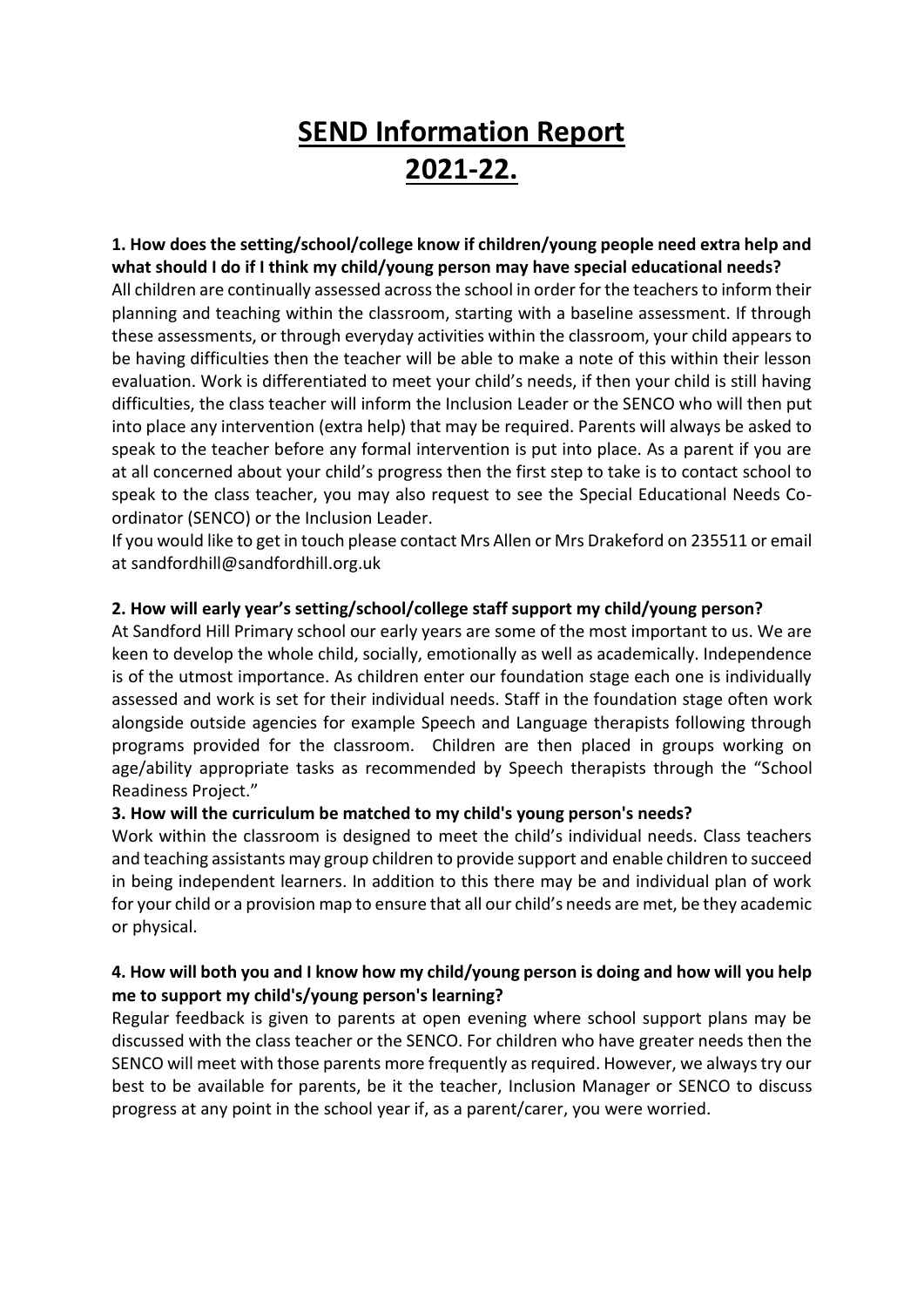#### **5. What support will there be for my child's/young person's overall wellbeing?**

Pupils are continuously assessed for their emotional and social well- being throughout the school. As in other areas of SEND, teachers are always available to discuss this with parents that are concerned about their child's well-being. In addition to this we have an Inclusion Support Assistant who may also work with your child to support their confidence or overall wellbeing. This may be facilitated by games, conversation or role play, fun ways to support and engage your child.

# **6. What specialist services and expertise are available at or accessed by the setting/school/college?**

We have access to support from SEND services, Educational Psychology, School Nurses, Speech Therapy, Occupational Therapy, NYAS\*, Dove team, School Counselling Service, CAMHS and family support workers. Further to this we can guide parents to the SENDIASS (SEND Information, Advice and Support Service) this helps parents to have an independent voice about their child's provision.

# **7. What training are the staff supporting children and young people with SEND have had or are having?**

The training that staff takes part in changes from year to year depending on the needs of the children or any staff changes that might have taken place. Last year all staff received training on ASD and strategies for helping SEND children in the classroom. Additionally, SEND staff have been trained in strategies for helping children with mathematical difficulties, specifically using Numicon, RM Maths and Numberbots.This year we are expanding our expertise in supporting children with Social, Emotional and Mental Health needs, we are developing a Home Hub within our school. The Inclusion support assistant is receiving training to become an accredited ELSA to support children with social and emotional difficulties.

# **8. How will my child/young person be included in activities outside this classroom including school trips?**

All children are included in school trips, including a residential visit to Stanley Head for year 6 pupils. Every child is ensured equal opportunities to take part, where special requirements are needed we endeavour to take the necessary steps. Here at Sandford Hill we pride ourselves in being a fully inclusive school.

#### **9. How accessible is the setting/school/college environment?**

There are some accessibility difficulties with the school as it is on 2 levels. There is a stair lift that can be used on one set of stairs. The KS2 top playground can only be accessed by steps although the bottom yard can be accessed via a ramp. The school has yellow handrails to support children accessing steps onto the playground and also highlighted steps for visually impaired children. There are outside areas which are covered to provide shelter from adverse weather, to ensure stability underfoot. As the school has extended we have added two new classroom blocks both with wheel chair access and a disabled toilet.

# **10. How will the setting/school/college prepare and support my child/young person to join the setting/school/college or the next stage of education and life?**

The next step for any young person in education is always an important one; we endeavour to ensure that this is as successful as possible with our transition procedures. If a child has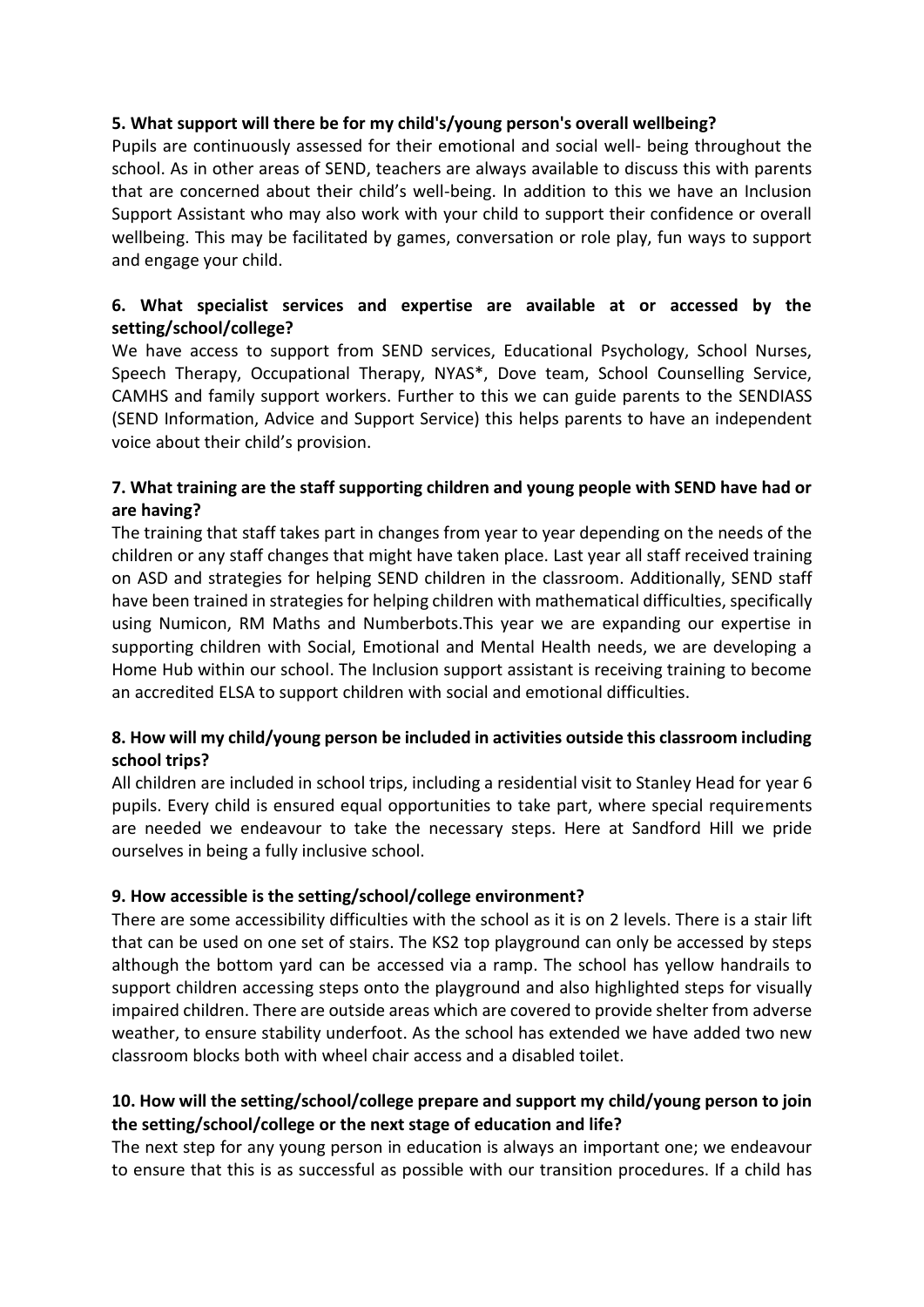SEN and is admitted new to the school, the school's SEN team will support the child by spending time with the child with a tour of the school, meeting staff and children and supporting during breaks and lunchtimes. The child will spend time with the SEN team for assessments and a plan will be written following this. Transition changes each year are carefully planned and any key workers will attend these sessions with the child if required. At the transition from KS2 to KS3 the SENCO will plan transition depending on the child. SENCOs from both schools will meet to discuss the requirements of the individual child. As a result of this, a programme will be implemented which could involve the child/family attending sessions at the secondary school supported by the SENCO. But every

situation is unique and therefore is tailored to the needs of the child, so it may be appropriate for the child to attend weekly sessions at the secondary school. Each step is worked alongside with the parents, working together as a team.

# **11. How are the setting's/school's/college's resources allocated and matched to children's/young people's special educational need?**

The Inclusion team consists of an Inclusion Leader, SENCO, SEN Welfare Assistant, EAL (English as an additional language) assistant and an Inclusion Support Assistant. All children will have School Passport, this will identify the amount of time and strategies required to support the child.. The teaching assistants in each class will also support children to ensure that the child can access the curriculum. Special equipment is purchased if recommended by a specialist professional, for example sloping writing boards and specialist chairs. The department also maintains good quality teaching resources which are purchased after assessing the needs of the children e.g. Language programmes, phonics games, maths practical activities.

# **12. How is the decision made about what type and how much support my child/young person will receive?**

Decisions made about the amount of support a child needs are collective, not in isolation, they would include the class teacher, teaching assistant, the SENCO or the Inclusion Leader and, where it is appropriate, the child as well. When outside agencies are involved, such as speech therapy we would include them too. An Educational Health and Care Plan (EHCP) may be put into place at the discretion of the local authority, when resources within the school's budget are unable to meet the needs of your child

#### **13. How are parents involved in the setting/school/college? How can I be involved?**

Parents' views are greatly valued within school for example, parents are invited to open nights, discussion groups, World Book Day activities, class transition, coffee mornings and assemblies, contributing towards "our open door policy." As a parent of a child with SEND you will be invited into school to discuss the support the school is providing, three times a year, but in addition to this we would want you to contact the school if at any time you wanted to talk about your child's progress-we want to help.

#### **14. What kinds of SEND does the school provide for?**

We strive to be an inclusive school catering for a range of SEND children. We have had children who are visually/ hearing impaired, children with a range of learning difficulties, including language difficulties or specific learning difficulties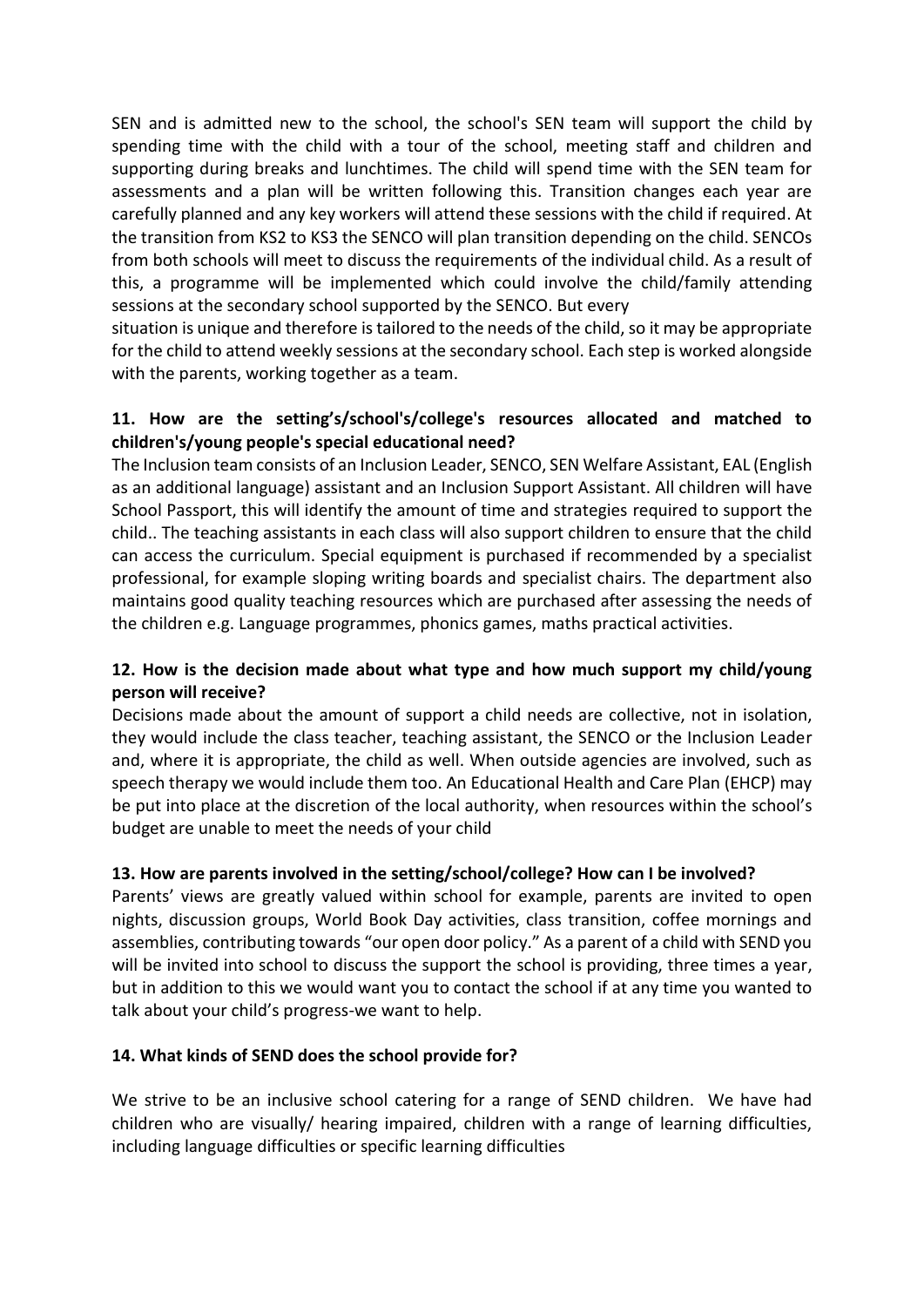The Special Educational Needs 'Code of Practice' (2014) states that there are four main areas of need. These areas are as follows:

- Cognition and Learning
- Communication and Interaction
- Social, Emotional and Mental Health
- Sensory and/or physical

The school provides for a range of needs within these areas. Some pupils may have needs in more than one area and needs can change over time.

#### **15. How will our child and young person be involved in the decisions about their learning?**

Children have many opportunities to be involved about their learning in a variety of ways. In a SEND setting children work together in partnership with an adult to produce a pupil passport, they tell us what they enjoy, their strengths/weaknesses, and what we can do to make learning fun as well as productive. In addition to this in our SEND department we set smart targets (realistic bite sized learning targets) which are shared with pupils and parents on our School Support Plans. We want our children throughout the school to be active decision makers in the learning process.

# **16. How will we be involved in the decisions about the learning of our children and young people?**

We believe in a holistic approach to learning, as such good home/school communication is vital in order for the child to thrive. Throughout the school year parents of SEND children are have a number of opportunities to be involved in their child's learning journey.

Open Evenings are held twice a year where the class teacher reports progress made by your child. These can be tailored to suit your needs at any point in the school year if needed.

SEND coffee mornings are also held during the school day. Parents/carers have an opportunity to come into school take part in some of the learning activities with their child, see the classrooms, talk to staff delivering interventions, discuss their thoughts about work completed in school and share any concerns they may have. Structured conversations are held and parents' views are sought through the Annual Review Process for pupils with Statements of SEN or Education, Health and Care plans. Parents are invited to meet with professionals from outside agencies.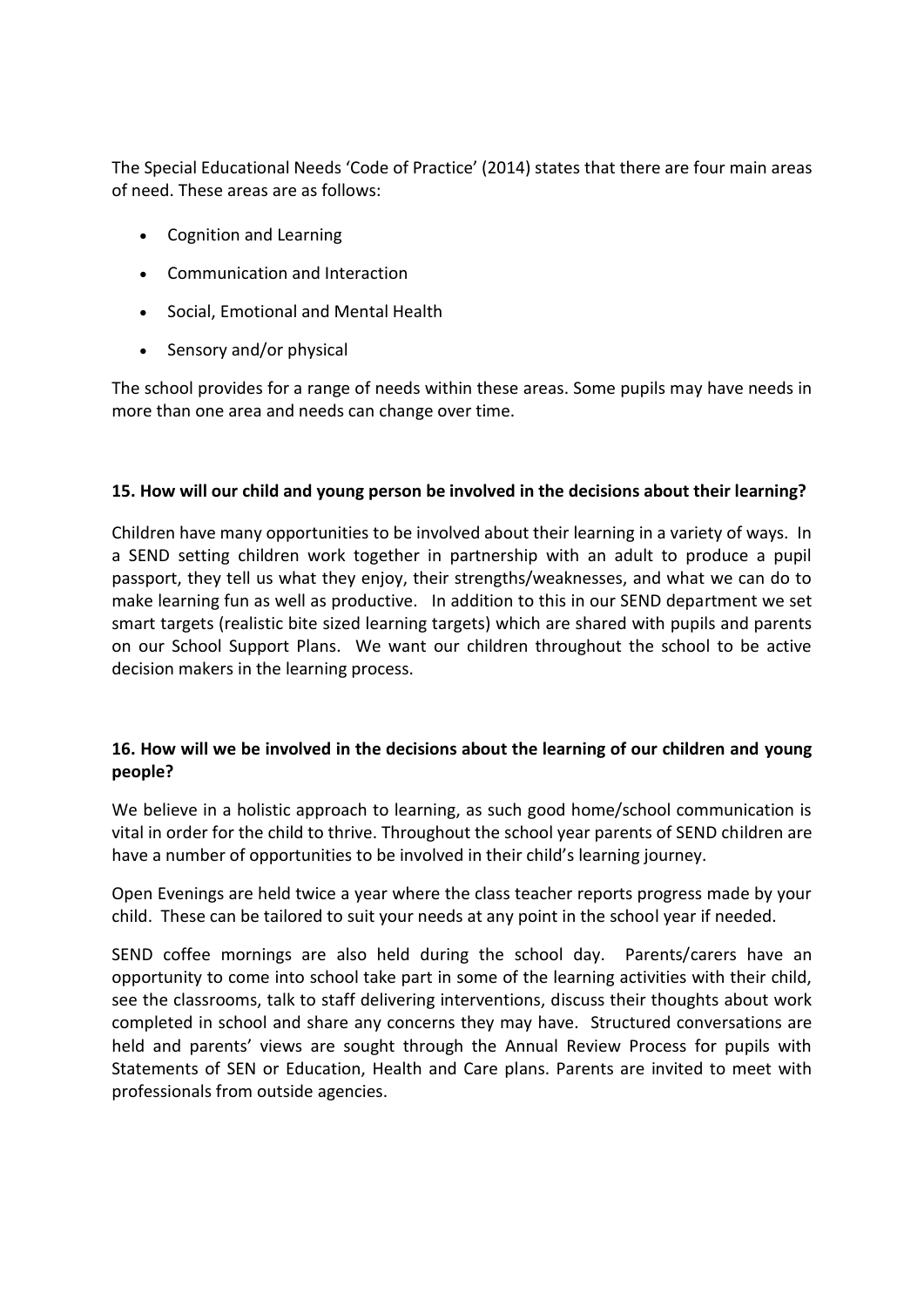#### **What do I do if I want to make a complaint?**

If you would like to make a formal comment or complaint about a service at our school then a copy of the complaints procedure is available from the office.

#### W**hat is a comment?**

A comment is when you would like to inform us about something and suggest how to make our service to you better. All comments are logged and the suggestions made are discussed with the relevant departments. Feedback from these discussions is given to the person making the comment.

#### **What is a complaint?**

A complaint is when you are unhappy with a specific service or services provided by the school. Each complaint we receive enters Stage One of the Complaint Procedure.

#### **Stage 1**

When we receive your complaint we will send you an acknowledgement letter within three working days. A nominated member of the Senior Leadership team investigates your complaint. This person will then reply to your complaint within fifteen working days. (Not including non-term time and public holidays).

#### **Stage 2**

If you are unhappy with the response or outcome from Stage 1, please write to the Head teacher with the reasons why and the outcome you would like. The Head teacher will then investigate your complaint and respond to you within seven working days. (Not including non-term time and public holidays).

#### **Appeal Stage**

If you remain unhappy with the outcome at Stage 2 you have a right to appeal. Appeal Stage complaints are dealt with by the Chair of Governors. Please put your appeal request in writing for the attention of the Chair of Governors at the school address:

Mr. Christopher Austin Chair of Governors Sandford Hill Primary School Clayfield Grove Longton Stoke on Trent ST3 5AQ

An acknowledgment of the appeal request will be sent within three working days and the Chair of Governors will reply to your appeal within fifteen working days. (Not including nonterm time and public holidays).

If following the appeal you are unhappy with the outcome then the matter must be referred to the Department for Education. Guidance on school issues can be obtained from the DFE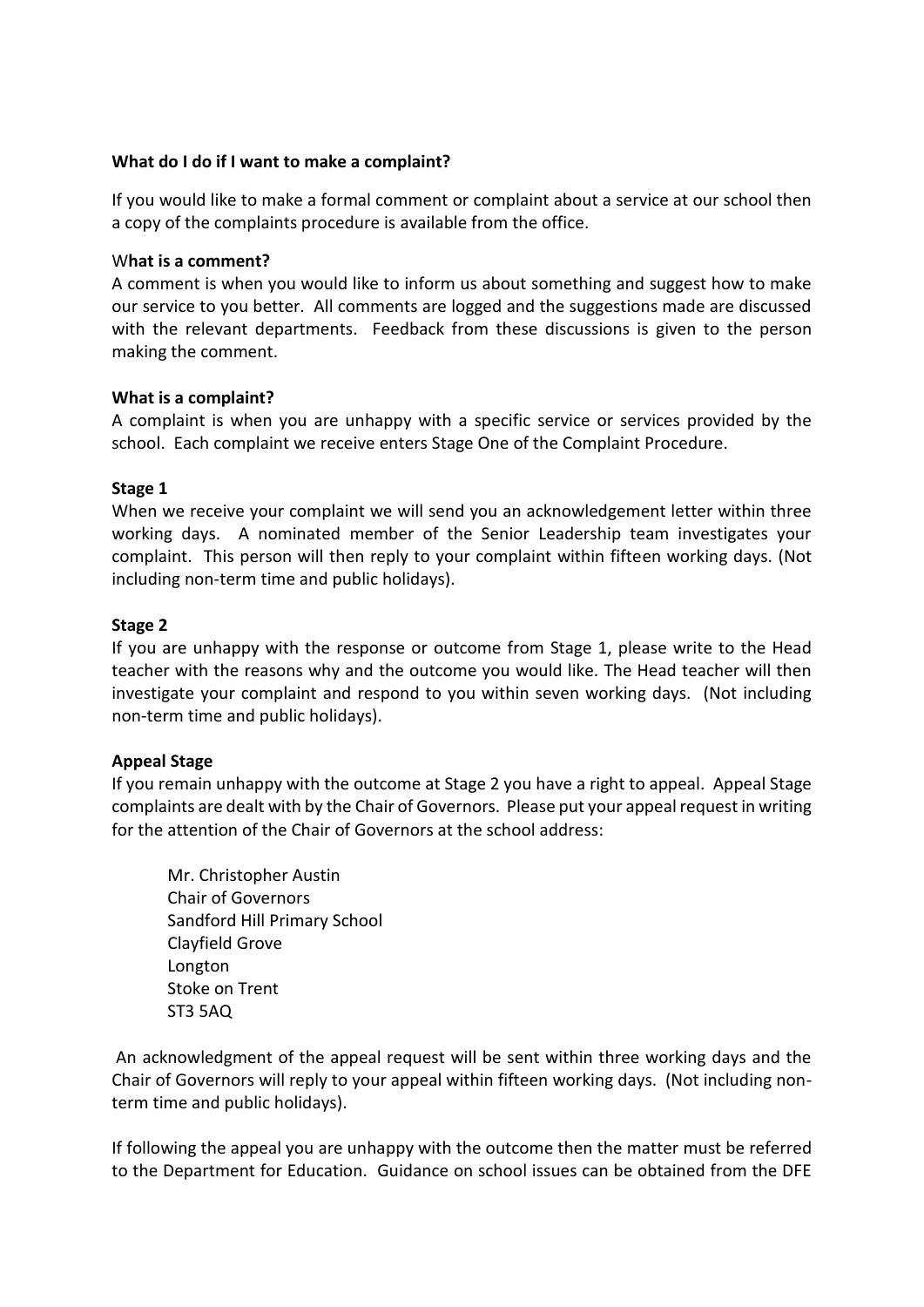public enquiries (0870 000 2288). Complaints have to be made in writing and should only be made to the DFE once the above procedures have taken place.

#### **17 What other support is available to parents and how can I contact them?**

Support is available from: Mrs Allen - Inclusion Manager , Mrs Drakeford SENCO at Sandford Hill Primary tel no: 235511 To contact SEND Services: By telephone 01782 232538 By email SEND@stoke.gov.uk Write to us at: Inclusive Learning Team,SEND Services, Swann House (Floor 2)Boothen Road Stoke Stoke-on-Trent Staffordshire ST4 4SY

Special Educational Needs and Disability, Information, Advice and Support Service Mount Education Support Centre Mount Avenue Penkhull Stoke-on-Trent ST4 7JU Tel: 01782 234701 Email: iass@stoke.gov.uk Website:www.sendiass-stoke@co.uk

| of<br>Name<br>organisation                                                                                                        | Contact<br>details           | Professional<br>referral<br>required | Self-<br>referral | Parental<br>support<br>group                |
|-----------------------------------------------------------------------------------------------------------------------------------|------------------------------|--------------------------------------|-------------------|---------------------------------------------|
| <b>School Nursing</b><br>Service<br>Medical help                                                                                  | 03001240362                  | yes                                  | yes               | no                                          |
| Independent<br>Support<br>Support<br>for<br><b>SEND families</b>                                                                  | 01782236414                  | no                                   | yes               | no                                          |
| <b>CAMHS</b><br>Child<br>Adult<br>mental<br>and<br>health service                                                                 | 03001230977                  | yes                                  | yes               | no                                          |
| Educational<br>Psychology<br>Service<br>the<br>assesses<br>needs<br>of<br>children<br>advice<br>to<br>teachers<br>and<br>parents. | Contact<br>through<br>school | yes                                  | no                | no                                          |
| Dove Service<br>Counselling<br>service                                                                                            | 01782<br>683155              | yes                                  | yes               | Provide<br>links<br>to<br>support<br>groups |
| Face2Face<br>Scope                                                                                                                | 07921046511                  | no                                   | yes               | yes                                         |
| <b>NYAS</b>                                                                                                                       | 01782<br>683150<br>or        | no                                   | yes               |                                             |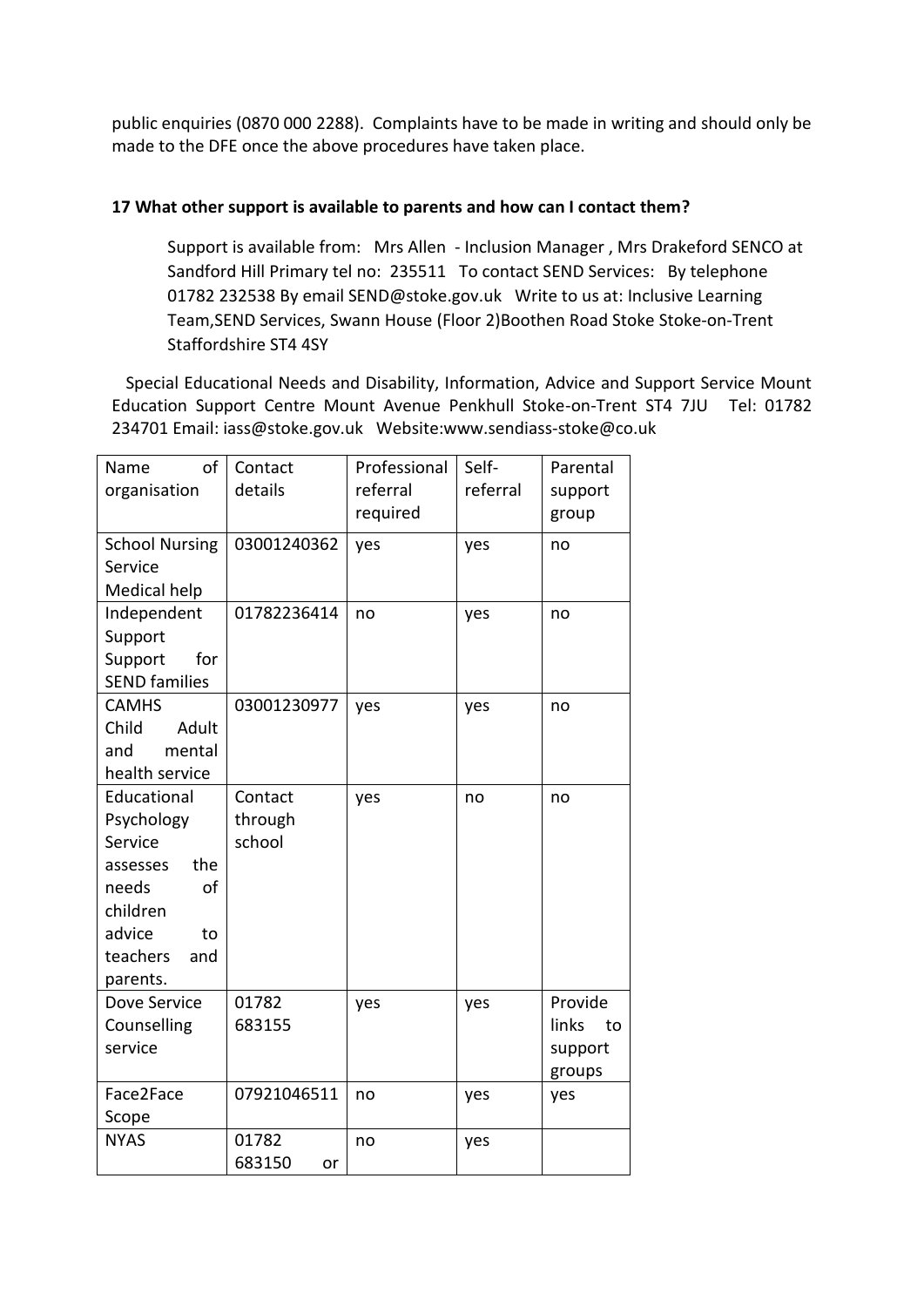| information,<br>advice,<br>advocacy<br>/legal<br>representation<br>children,<br>to<br>young people/<br>vulnerable<br>adults.<br><b>MIND</b> | 07990<br>772088<br>01782<br>262100 | yes | Yes<br>Referral<br>through<br><b>CAMHS</b> | no  |
|---------------------------------------------------------------------------------------------------------------------------------------------|------------------------------------|-----|--------------------------------------------|-----|
|                                                                                                                                             |                                    |     | 0300<br>123<br>0907                        |     |
| North<br><b>Staffs</b><br>Asperger<br>Autism<br>Association                                                                                 | 01782<br>627002                    | yes | no                                         | yes |

.

Further agency support can be located on the Stoke on Trent Local Offer website. The link is detailed below: <http://localoffer.stoke.gov.uk/kb5/stoke/directory/home.page>

However, in conjunction with parents we have compiled a list of agencies available in the area to help parents and including children with SEND, please see Appendix One for details.

All children are included in the school trips, including a residential visit to Stanley Head for year 6 pupils. Every child is ensured equal opportunities to take part, where special requirements are needed we endeavour to take the necessary steps. Here at Sandford Hill Primary we pride ourselves in being a fully inclusive school.

*We would like to thank the parents who supported the school by contributing answers to these questions.*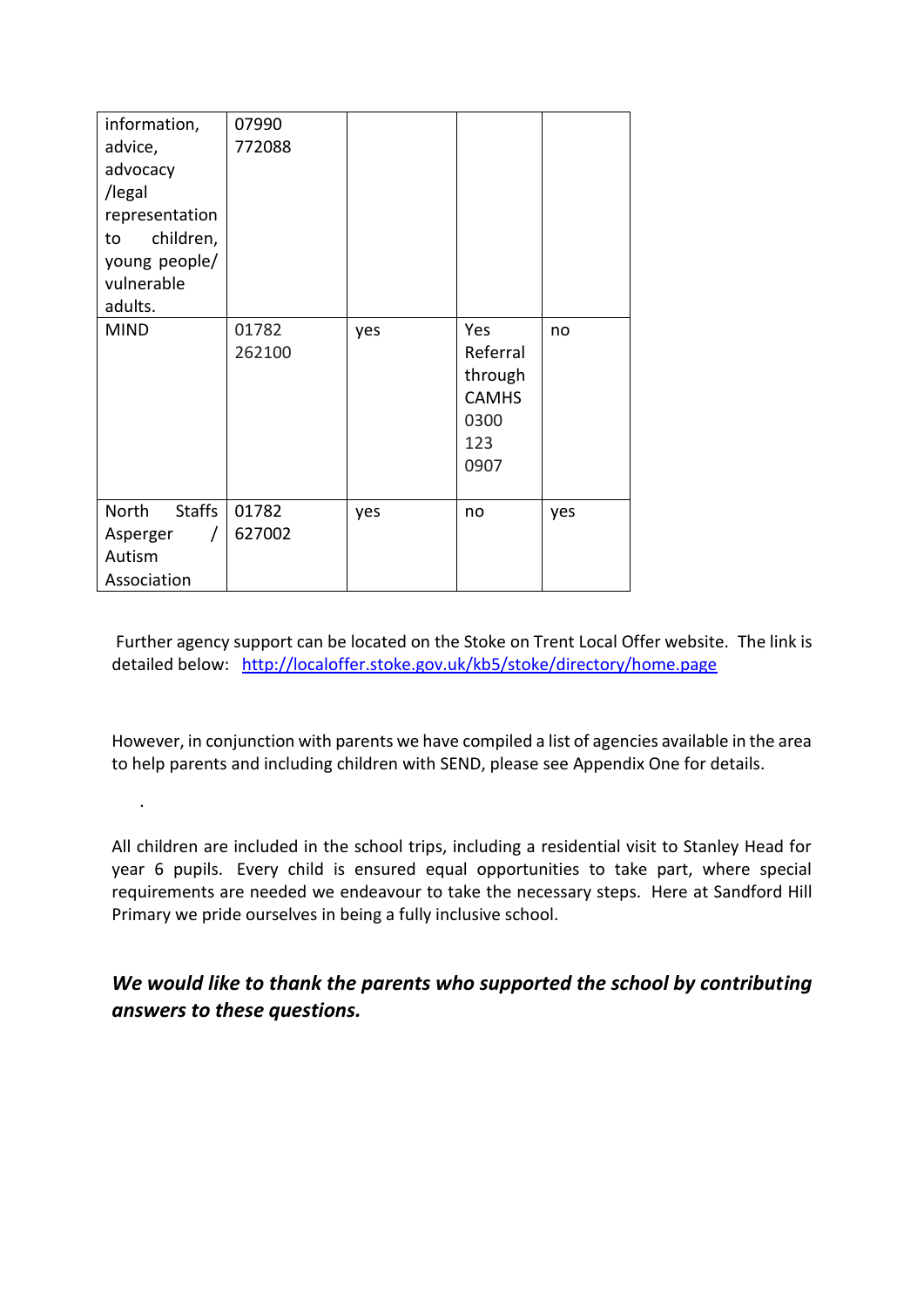# *Appendix One*

|                                       | Professional<br>Referral | <b>Self Referral</b> | Charity      | <b>Targeted</b> | <b>Activities</b> | <b>Support</b><br>Group |
|---------------------------------------|--------------------------|----------------------|--------------|-----------------|-------------------|-------------------------|
| Action for Children                   | $\checkmark$             | $\checkmark$         |              | $\checkmark$    | $\checkmark$      |                         |
| Adventure Playground                  |                          | $\checkmark$         |              |                 | $\checkmark$      |                         |
| <b>Boat House</b>                     | $\checkmark$             |                      |              | $\checkmark$    |                   |                         |
| CAB                                   | $\checkmark$             |                      |              |                 |                   | $\checkmark$            |
| <b>Carers Association</b>             |                          | $\checkmark$         |              |                 |                   | $\checkmark$            |
| Carers Hub                            |                          | $\checkmark$         |              |                 |                   | $\checkmark$            |
| Caudwell Children                     |                          |                      | $\checkmark$ |                 | $\checkmark$      |                         |
| Core Assets                           |                          |                      |              |                 |                   |                         |
| <b>Diamond Families</b>               |                          | $\checkmark$         |              |                 |                   | $\checkmark$            |
| Dietician                             | $\checkmark$             |                      |              |                 |                   |                         |
| <b>Disability Playground Hanley</b>   |                          | $\checkmark$         |              |                 | $\checkmark$      |                         |
| <b>Disability Solutions</b>           |                          |                      |              |                 |                   |                         |
| Dyslexia Staffordshire                | $\checkmark$             | $\checkmark$         |              |                 |                   |                         |
| Early Help                            |                          |                      |              |                 |                   |                         |
| Early Years Forum                     | $\checkmark$             |                      |              |                 |                   |                         |
| Family Fund                           |                          |                      | $\checkmark$ |                 |                   |                         |
| <b>Family Information Support Hub</b> |                          |                      |              |                 |                   |                         |
| Front Line Dance                      |                          |                      |              |                 |                   |                         |
| <b>Hazel Trees</b>                    |                          |                      |              |                 |                   |                         |
| <b>Health Visitor</b>                 | $\checkmark$             | $\checkmark$         |              |                 |                   |                         |
| Hospital at Home                      | $\checkmark$             |                      |              | $\checkmark$    |                   | $\checkmark$            |
| <b>Intergrated Family Support</b>     | $\checkmark$             |                      |              |                 |                   |                         |
| <b>IPSEA</b>                          |                          | $\checkmark$         |              |                 |                   |                         |
| Kemball Play/Stay                     |                          | $\checkmark$         |              |                 | $\checkmark$      | $\checkmark$            |
| <b>Mediation Services</b>             |                          | $\checkmark$         |              |                 |                   |                         |
| Mind                                  | $\checkmark$             | $\checkmark$         |              |                 |                   |                         |
| Need2Know                             |                          | $\checkmark$         |              |                 |                   | $\checkmark$            |
| <b>Newlife Charity</b>                |                          |                      | $\checkmark$ |                 |                   |                         |
| <b>NSAA</b>                           |                          | $\checkmark$         |              |                 |                   | $\checkmark$            |
| <b>NSPCC</b>                          |                          | $\checkmark$         |              |                 |                   |                         |
| <b>Occupational Therapy</b>           | $\checkmark$             |                      |              |                 |                   |                         |
| Odeon/Vue Cinema                      |                          |                      |              |                 | $\checkmark$      |                         |
| Orthotics                             | $\checkmark$             |                      |              |                 |                   |                         |
| <b>Paddles Swimming</b>               |                          | $\Box$               |              |                 | $\Box$            | $\Box$                  |
| Pegis                                 |                          | $\checkmark$         |              |                 |                   | $\checkmark$            |
| People Plus                           | $\checkmark$             | $\checkmark$         |              |                 |                   |                         |
| Physiotherapy                         | $\checkmark$             |                      |              |                 |                   |                         |